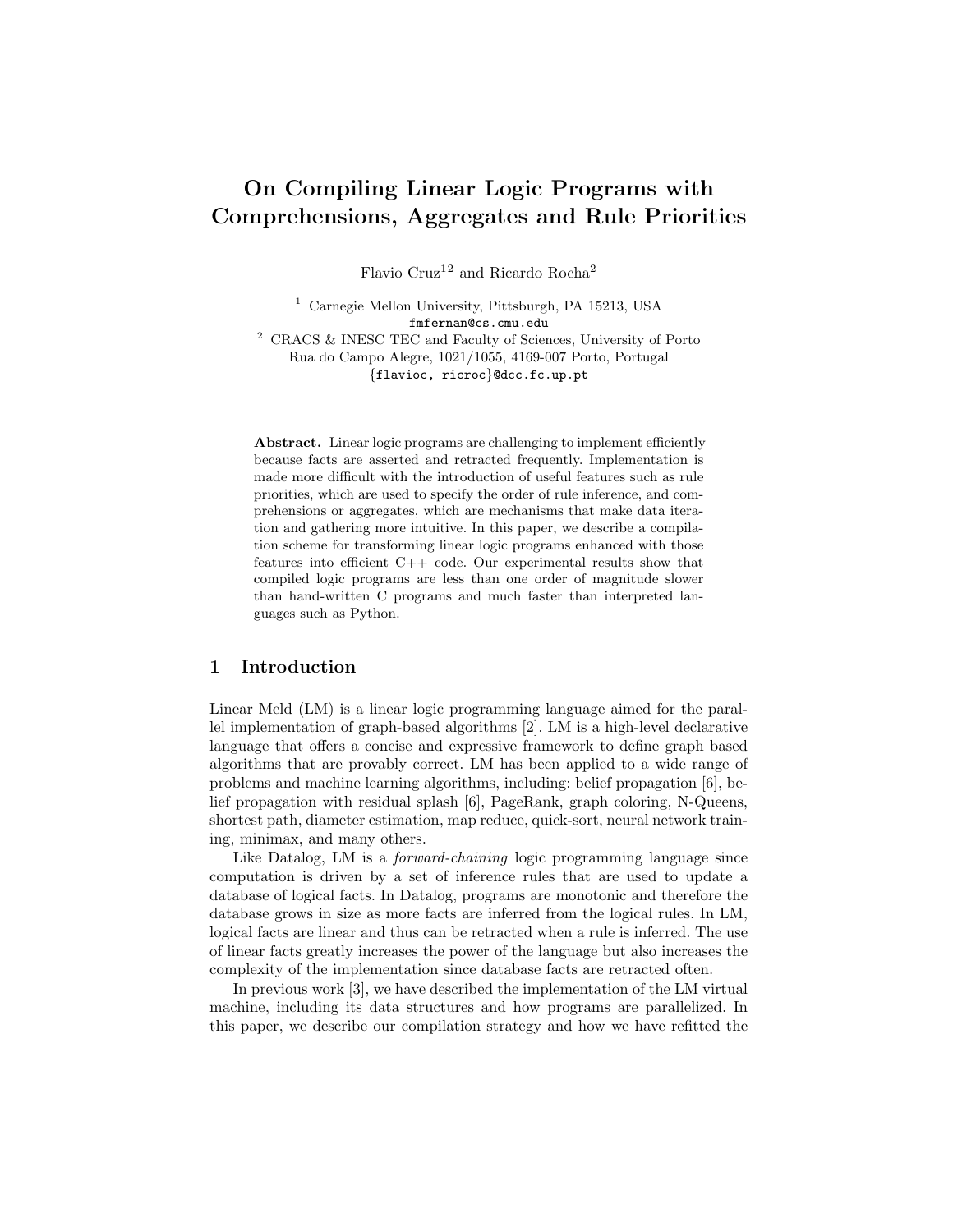runtime system to allow stand-alone compilation of programs by transforming logical rules into C++ code.

Our goal was to reduce the overhead of executing interpreted byte code and better understand the effectiveness and limitations of the compilation scheme. We present an algorithm that compiles logical rules, including comprehensions and aggregates, into efficient iterator-based  $C++$  code. The compiler supports rule priorities, allowing the programmer to order rules based on their priority of inference. To the best of our knowledge, this is the first available compilation strategy for a linear logic language that supports these 3 features combined. The contributions of this paper are then three-fold: (1) a novel algorithm to compile prioritized linear logic rules with aggregates and comprehensions; (2) the interplay between the database layout and compiled code; and (3) comparison and analysis of our compilation with hand-written C programs and interpreted code. Experimental results show that our compiled programs are only 1 to 5 times slower than hand-written C programs.

The remainder of the paper is organized as follows. First, we briefly introduce the LM language. Next, we present an overview of the runtime support available to compiled rules and we discuss our contributions which include the algorithm for compiling rules into efficient iterator-based C++ code, and related work. We then present experimental results comparing our compiled programs with the old implementation and with hand-written C programs. The paper finishes with some conclusions.

# 2 Linear Meld

LM is a forward-chaining linear logic programming language that allows logical facts to be asserted and retracted in a structured fashion. A LM program can be seen as a graph of nodes, where each node contains a database of facts. The program is written as a set of inference rules that apply over the facts of a node.

LM rules have the form  $a(X)$ ,  $b(Y)$  -o  $c(X, Y)$  and can be read as follows: if fact  $a(X)$  and fact  $b(Y)$  exist in the database then fact  $c(X, Y)$  is added to the database. The expression  $a(X)$ ,  $b(Y)$  is called the *body* of the rule and  $c(X, Y)$  is called the *head* of the rule. A fact is a predicate, e.g., a, b or c, and its associated tuple of values, e.g., the concrete values of X and Y. Since LM uses linear logic as its foundation, we distinguish between linear and persistent facts. Linear facts are consumed (deleted) during the process of deriving a rule, while persistent facts are not. Program execution starts by adding the initial facts (called the axioms) to the database. Next, rules are recursively applied and the database is updated by adding new facts or deleting facts used during rule derivation. When no more rules are applicable, the program terminates. Rules have a defined priority (their position in the source file) and highest priority rules are fired first. If a new fact is derived and there is a set of applicable rules to be fired, the higher priority rule is selected before the others.

To make these ideas concrete, Fig. 1 presents a simple example for the single source shortest path (SSSP) program. The program computes the shortest dis-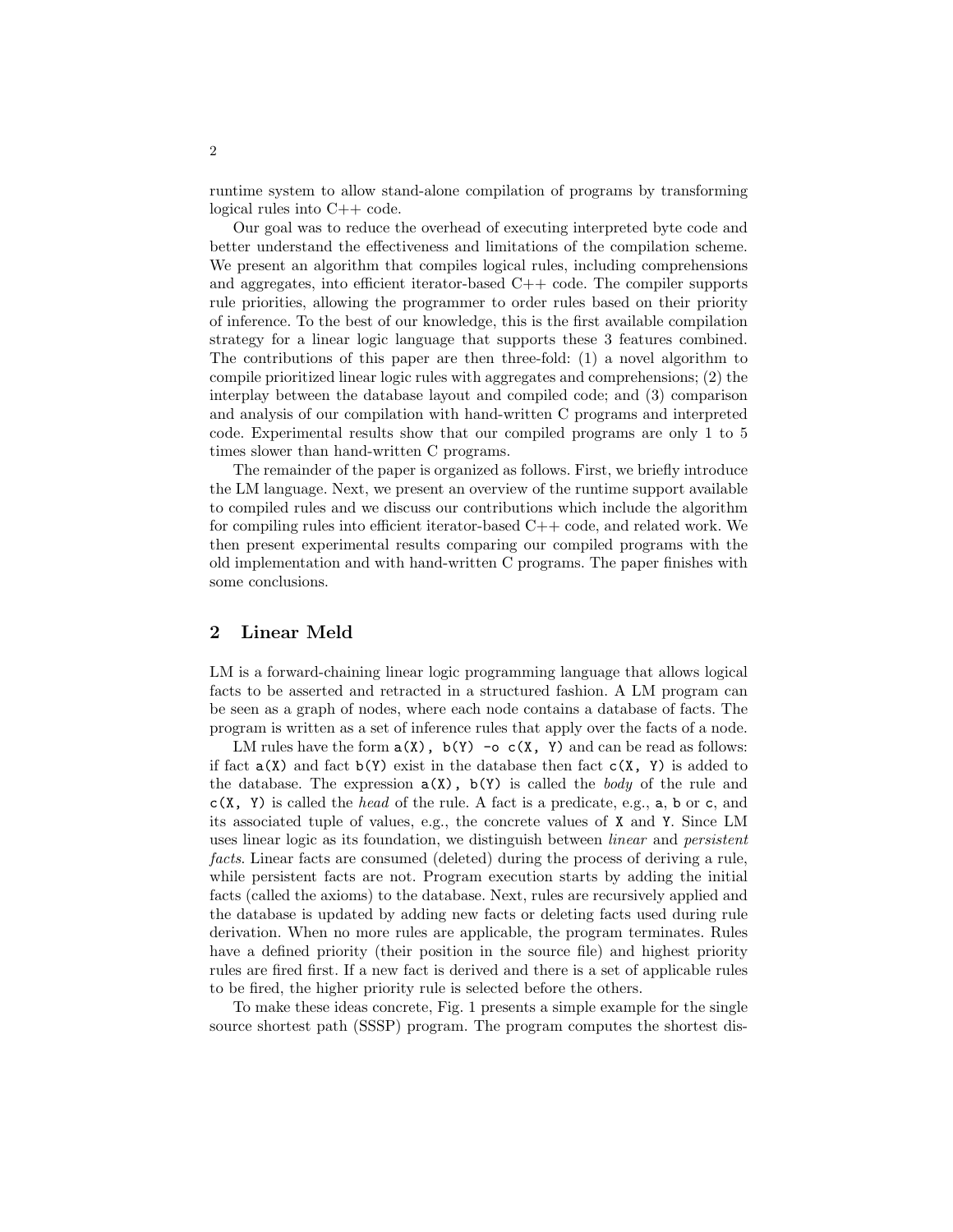```
1 type route edge(node, node, int).
2 type linear shortest(node, int, list int).
3 type linear relax(node, int, list int).
 4
 5 !edge(@1, @2, 3). !edge(@1, @3, 1).
 6 !edge(03, 02, 1). !edge(03, 04, 5).
 7 !edge(@2, @4, 1).
 8 shortest(A, +00, []).
9 relax(@1, 0, [@1]).
10
11 shortest(A, D1, P1), D1 > D2, relax(A, D2, P2)
12 -o shortest(A, D2, P2),
13 {B, W | !edge(A, B, W) | relax(B, D2 + W, P2 ++ [B])}.
14
15 shortest(A, D1, P1), D1 <= D2, relax(A, D2, P2)
16 -o shortest(A, D1, P1).
```
Fig. 1: Single Source Shortest Path program code.

tance from node @1 to all other nodes in the graph. The SSSP program starts (lines 1-3) with the declaration of the predicates. Predicates specify the facts used in the program. The first predicate, edge, is a persistent predicate that describes the relationship between the nodes of the graph, where the third argument represents the weight of the edge (the route modifier informs the compiler that the edge predicate determines the structure of the graph). The predicates shortest and relax are specified as linear facts and thus are deleted when deriving new facts. In the example, every node has a shortest fact that can be improved with new relax facts. Lines 5-9 declare the axioms of the program: edge facts describe the graph; shortest(A,  $+00$ , []) is the initial shortest distance (infinity) for all nodes; and  $relax(@1, 0, [@1])$  starts the algorithm by setting the distance from @1 to @1 to be 0.

The first rule of the program (lines 11-13) reads as follows: if the current shortest path P1 with distance D1 is larger than a new relax path with distance D2, then replace the current shortest path with D2, delete the new relax and propagate new paths to the neighbors (line 13) using a comprehension. The comprehension iterates over the edges of node A and derives a new relax fact for each node B with the distance  $D2 + W$ , where W is the weight of the edge.

The second rule of the program (lines 15-16) is read as follows: if the current shortest distance D1 is shorter than a new relax distance D2, then delete the new relax fact and keep the current shortest path. Figure 2 shows a graphical representation of the application of the SSSP program rules.

#### 2.1 LM Syntax

The abstract syntax for LM programs is presented in Fig. 3. A LM rule is written as  $BE \rightarrow HE$  where  $BE$  is the body and  $HE$  is the head of the rule. The body may contain linear  $(L)$  and persistent  $(P)$  fact expressions and constraints  $(C)$ . Fact expressions instantiate facts from the database and contain variables as arguments that may or may not be bound to concrete values or to other variables. Variables in the body of the rule can also be used in the head when instantiating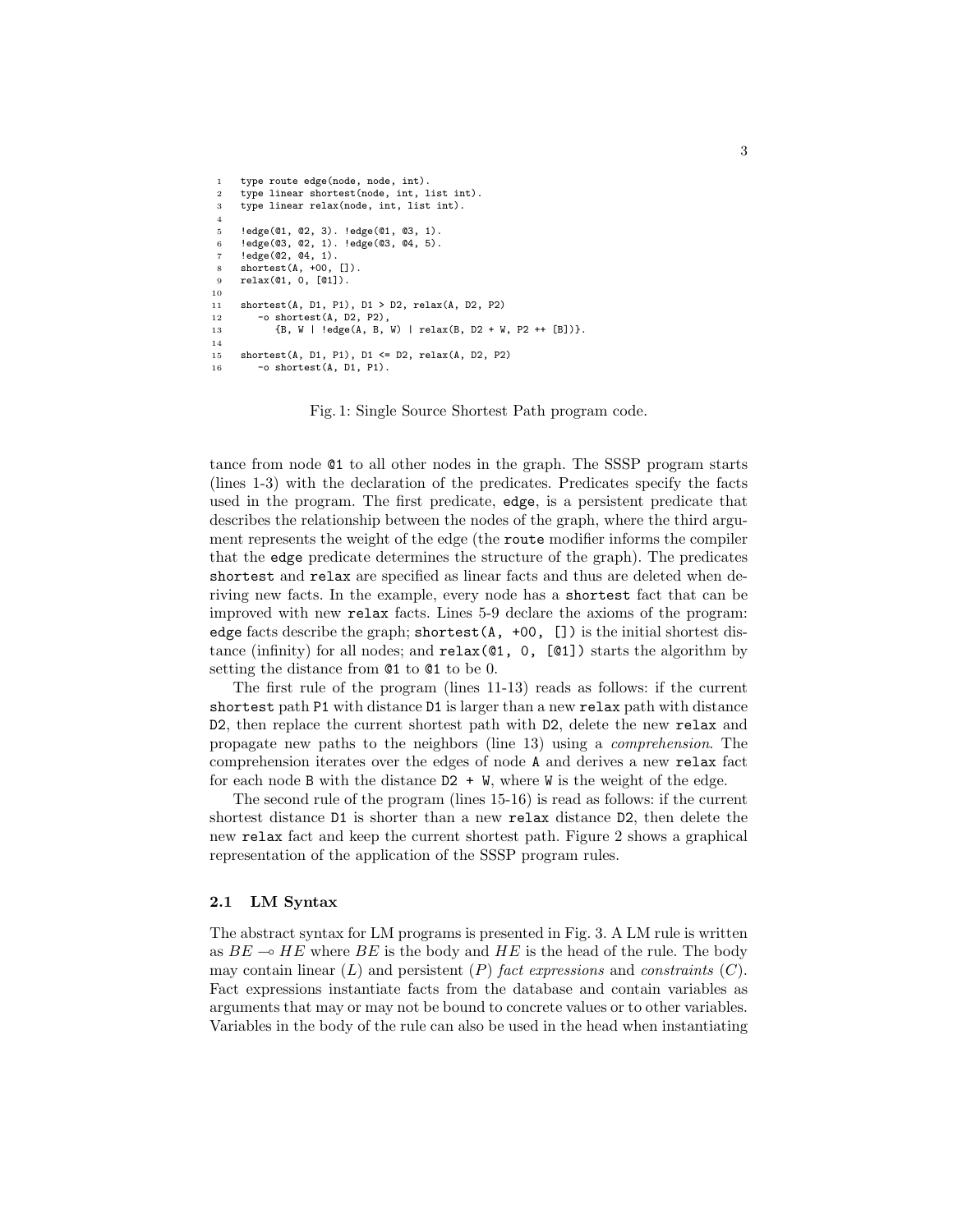

Fig. 2: Graphical representation of the SSSP program: (a) represents the program after propagating the initial distance at node @1, followed by (b) where the first rule is applied in node @2 and by (c) that represents the final state of the program, where all the shortest paths have been computed.

| Program                                                           | $Proq ::= \Sigma, D$                                  |
|-------------------------------------------------------------------|-------------------------------------------------------|
| List Of Rules                                                     | $\Sigma$ ::= $\cdot$   $\Sigma$ , R                   |
| $_{\rm Database}$                                                 | $D$ := $\Gamma$ : $\Delta$                            |
| Rule                                                              | $R$ ::= $BE \rightarrow HE \mid \forall_x . R$        |
| Body Expression                                                   | $BE$ ::= $L   P   C   BE, BE   1$                     |
| Head Expression                                                   | $HE ::= L   P   HE, HE   EE   CE   AE   1$            |
| Linear Fact                                                       | $L$ $::= l(\hat{x})$                                  |
| Persistent Fact                                                   | $P$ := $!p(\hat{x})$                                  |
| $\text{Constant}$                                                 | $C$ ::= $c(\hat{x})$                                  |
| Selector Operation                                                | $S$ : $=$ min   max   random                          |
| Comprehension                                                     | $CE$ ::= { $\hat{x}$ ; SB; SH }                       |
| Aggregate                                                         | $AE$ ::= $[A \Rightarrow y; \hat{x}; SB; SH_1; SH_2]$ |
| Aggregate Operation                                               | $A$ : $=$ min   max   sum   count   collect           |
| $\operatorname{Sub-Body}$                                         | $SB$ ::= $L   P   SB, SB   \exists_x .SB$             |
| Sub-Head                                                          | $SH$ ::= $L   P   SH, SH   1$                         |
| Known Linear Facts                                                | $\Delta$ ::= $\cdot$   $\Delta$ , $l(t)$              |
| Known Persistent Facts $\Gamma$ ::= $\cdot   \Gamma, !p(\hat{t})$ |                                                       |

Fig. 3: Abstract syntax of LM.

facts. Constraints are essential for matching rules since they represent database joins and database selects. While selects filter out possible combinations from the database, body constraints  $(C)$  further restrict combinations by acting as guards using small variables from fact expressions. Constraints use a small functional language that includes mathematical operations, boolean operations, external functions and literal values.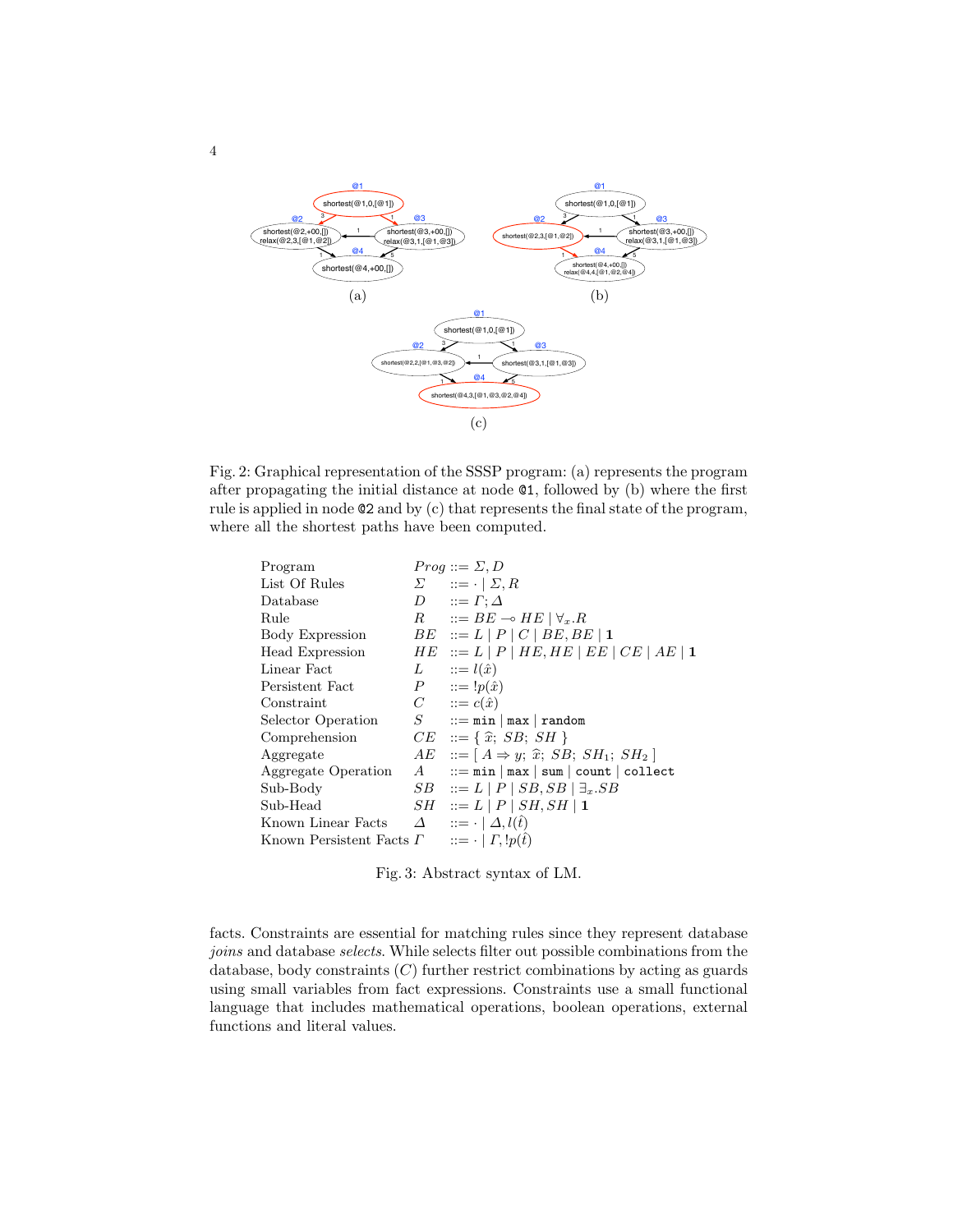The head of a rule,  $HE$ , contains linear  $(L)$  and persistent  $(P)$  fact templates which are uninstantiated facts and will derive new facts. The head can also have comprehensions  $(CE)$  and aggregates  $(AE)$ . All those expressions may use all the variables instantiated in the body.

Comprehensions are similar to the functional programming construct of the same name. Comprehensions are sub-rules that are applied for all possible combinations. In a comprehension  $\{\hat{x}; SB; SH\}^3$ ,  $\hat{x}$  is a list of variables, SB is the heady of the comprehension and  $SH$  is the head. The heady  $SB$  is used to the body of the comprehension and  $SH$  is the head. The body  $SB$  is used to generate all possible combinations for the head  $SH$ , according to the facts in the database. An example was shown in Fig. 1 (line 13), where !edge(A, B, W) facts are iterated over in order to derive relax(A, D2 + W, P2 ++ [B]) facts for each combination.

Aggregates build on top of comprehensions and allow the capture of values that appear in each combination of the sub-rules. This list of values is then combined using one operator into a single value and then used to derive a set of fact expressions. In the abstract syntax  $[A \Rightarrow y; \hat{x}; SB; SH_1; SH_2]$ , A is the aggregate operation,  $\hat{x}$  is the list of variables introduced in BE and SH<sub>1</sub> and y is the variable in the body  $SB$  that represents the values to be aggregated using A. Like comprehensions, we use  $\hat{x}$  to try all the combinations of  $SB$ , but, in addition to deriving  $SH_1$  for each combination, we aggregate the values represented by y into a new y variable that is used inside the head  $SH_2$ . LM provides several aggregate operations, including the min (minimum value), max (maximum value), sum (add all numbers), count (count combinations) and collect (collect items into a list). Consider, for example, the following rule:

```
const P = ... // number of nodes
const damp = ... // probability of random jump to another page (for PageRank computation)
update(A), pagerank(A, OldRank)
      -o [sum => V | B | neighbor-pagerank(A, B, V) | neighbor-pagerank(A, B, V) |
            pagerank(A, damp/P + (1.0 - damp) * V)].
```
The rule uses an aggregate to accumulate the sum of the neighbor's PageRank into a single value V. This aggregate value is then assigned to a new pagerank fact via the expression damp/P +  $(1.0 - \text{damp})*V$ , where V is the result of adding all the V values in neighbor-pagerank(A, B, V) facts.

### 3 Supporting Runtime and Database Data Structures

In this section, we review the supporting runtime that is used by the compiler. We focus mostly on the structure of the nodes since inference rules are compiled from the point of view of the node data structure.

Figure 4 presents the layout of the node data structures. Each node of the graph stores 4 main data structures: (1) the *rule matching engine*; (2) a fact buffer for storing incoming and temporary facts; (3) the *database of linear facts*; and (4) the database of persistent facts.

 $3$  We substitute ; for  $|$  in the abstract syntax to avoid confusion with the grammar choice operator.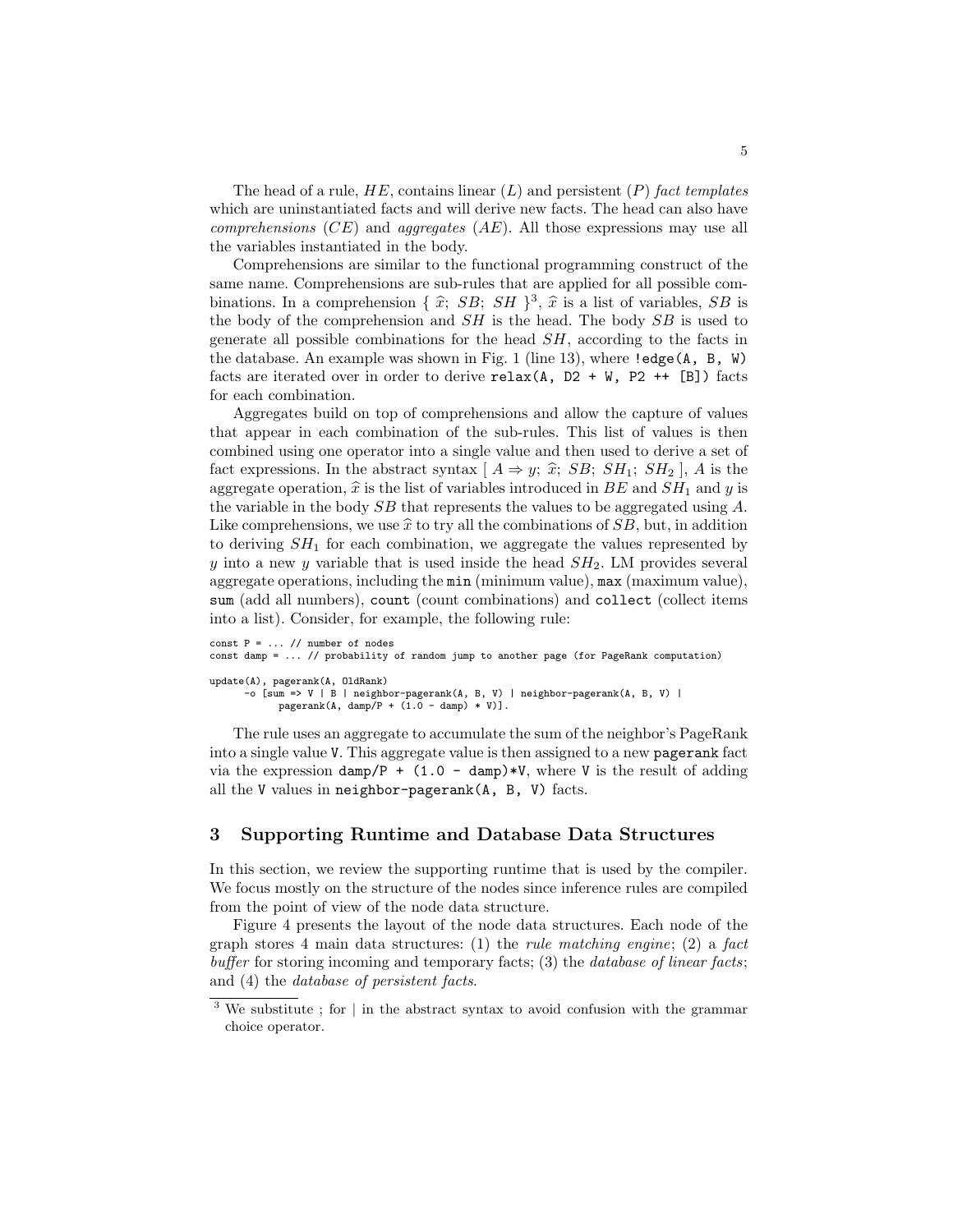The rule engine maintains a simplified view of the two fact databases and efficiently decides which rules need to be executed. For instance, if a rule  $r$  needs facts **a** and **b** to be applied and the database already contains a facts, once a b fact is derived, the rule engine schedules  $r$  to be executed. The compiler is responsible for the code that is executed when a rule is scheduled. A compiled rule contains instructions to search and match facts from the database and to derive new facts when the body of the rule is matched.

In this context, the organization of the database structures is critical because linear facts can be retracted and



Fig. 4: Node data structures.

asserted frequently. This means that the database needs to allow fast insertions and deletions but also needs to have reasonably fast mechanisms for lookup. The database of facts is partitioned by predicate, therefore, each predicate can have its own data structure depending on the patterns of access for that particular predicate. Linear facts are stored using the following data structures:

- $-$  Doubly-Linked List Data Structures. Each linear fact is a node of the linked list. Allows constant  $\mathcal{O}(1)$  insertion and deletion of facts given the pointer of the target node. Although lookup operations take linear time, this is not critical since most predicates tend to have a small number of facts.
- Hash Table Data Structures. For predicates with many facts we use hash tables. Hash tables are efficient for repetitive lookup operations using a specific argument (i.e., searching for facts with a concrete value) and build upon lists by hashing facts using a specific argument and then using separate chaining with doubly-linked lists for collision resolution. Hash tables are, on average,  $\mathcal{O}(1)$  for insertion, deletion and lookup, however they require more memory.

For persistent tuples, we use *Trie Data Structures*, which are trees where facts are indexed by a common prefix. Since persistent facts are never deleted, it's not expensive to index facts by a common prefix, which also tends to save memory in the long run.

## 4 Compiling Rules

In this section, we present the main algorithm of the compiler, that turns inference rules into  $C++$  code, and we discuss the key optimizations for efficient code execution.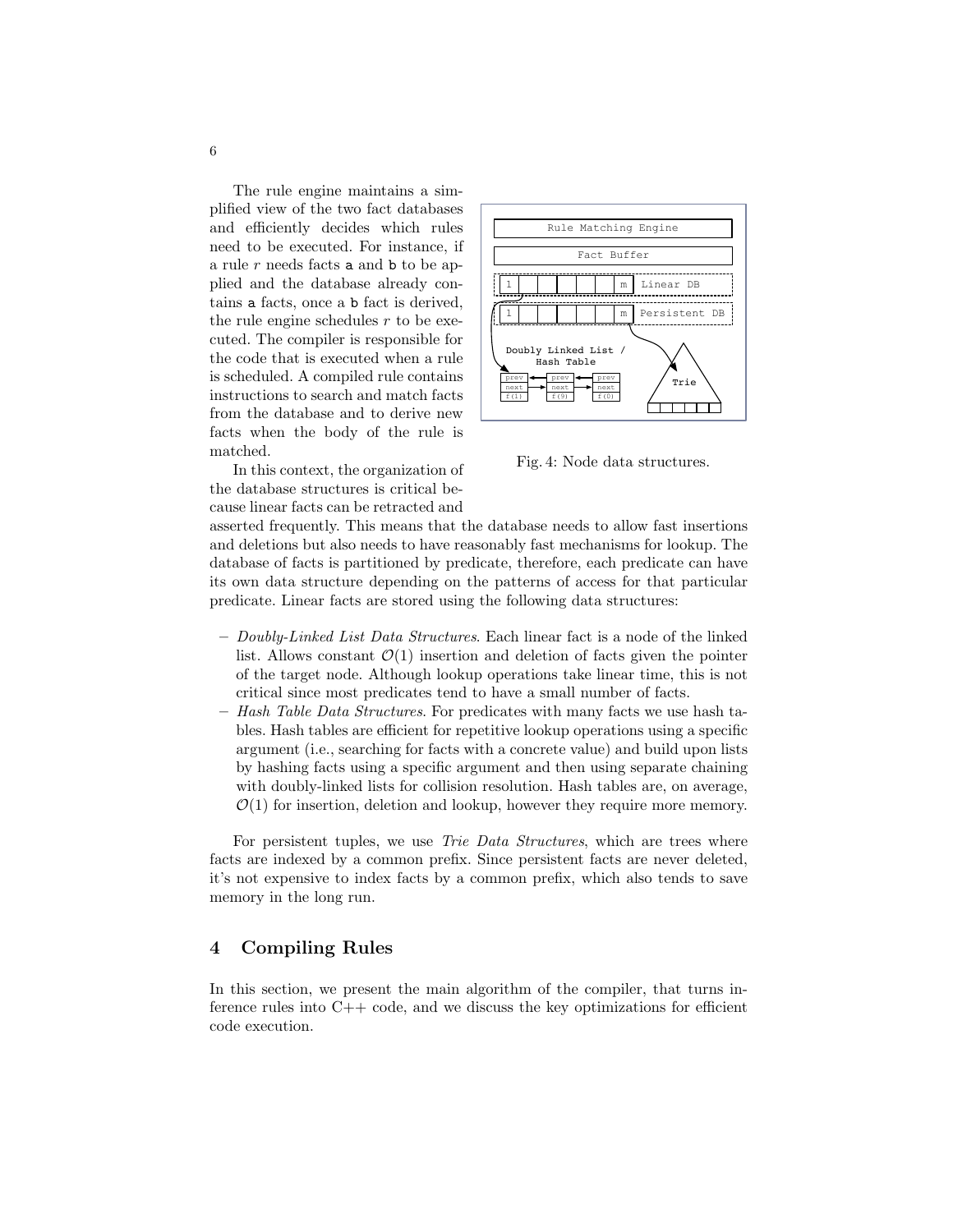#### 4.1 Constraints

After an inference rule is compiled, it must respect the fact constraints (facts must exist in the database) and the join constraints that can be represented by variable constraints and/or boolean expressions. For instance, consider again the second rule of the SSSP program presented in Fig. 1:

```
shortest(A, D1, P1), D1 <= D2, relax(A, D2, P2)
   -o shortest(A, D1, P1).
```
The fact constraints include the facts required to trigger the rule, namely shortest(A,  $D1$ ,  $P1$ ) and  $relax(A, D2, P2)$ , and the join constraints include the expression D1 <= D2. However, rules may also have other less obvious join constraints, such as variable constraints, as in the following rule:

new-neighbor-pagerank(A, B, New), neighbor-pagerank(A, B, Old) -o neighbor-pagerank(A, B, New).

where variable  $B$  must have the same value in both body facts<sup>4</sup>.

#### 4.2 Iterators

The data structures for facts presented in Section 3 support the iterator pattern. For linked lists, the iterator goes through every fact in the list while the hash table iterator can either iterate through the whole table or iterate through a single bucket. A bucket iterator is in fact a linked list iterator that starts from a given argument. For tries, while the default iterator goes through every fact in the trie, it can be customized with a matching specification in order to reduce search. A matching specification includes argument assignments (e.g., argument  $i = V$ , where V is a concrete value).

Iterators are heavily used in the compiled code. For instance, the second rule of the SSSP program presented in Fig. 1 is compiled as follows:

```
1 for(auto it1(list("shortest").begin()); it1 != list("shortest").end(); ) {
2 fact *f1(*it1);
3 for(auto it2(list("relax").begin()); it2 != list("relax").end(); ) {
 4 fact *f2(*it2);
 5 if(f1->get_int(1) <= f2->get_int(1)) { // D1 <= D2
 6 fact *new_shortest(new fact("shortest"));
 7 new_shortest->set_int(1, f1->get_int(1));
 8 new_shortest->set_list(2, f1->get_list(2));
9 // new fact was derived
10 list("shortest").push_back(new_shortest);
11 // deleting facts
12 it1 = list("shortest").erase(it1); // remove from list
13 it2 = list("relax") .erase(it2);14 return;
\begin{array}{ccc} 15 & & & \end{array}<br>16 +
       +it2;
17 }
18 ++11;<br>19 +19 }
```
 $^4$  Rule taken from an asynchronous PageRank program.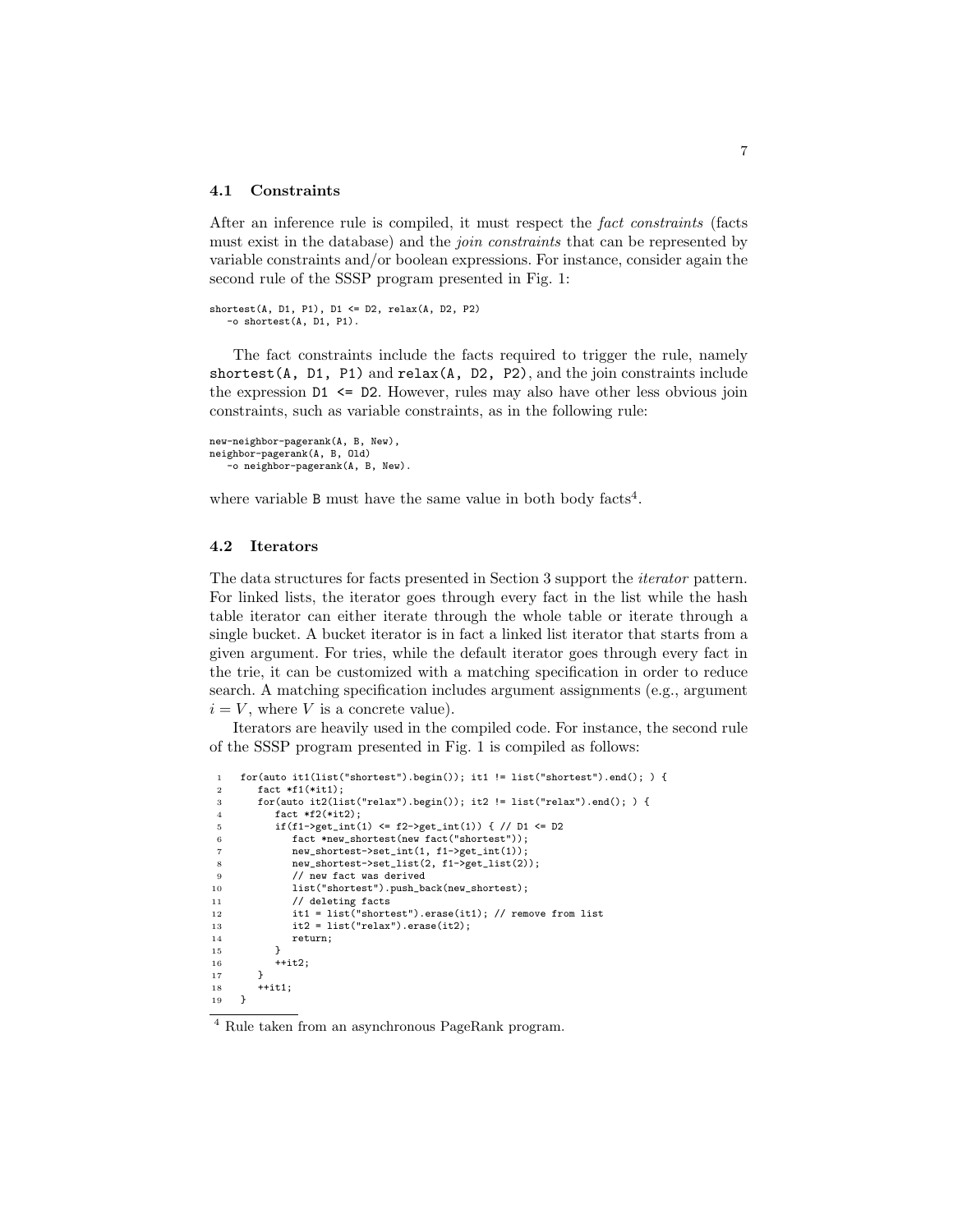The compilation algorithm iterates through the fact expressions in the body of the rule and creates nested loops to try all the possible combinations of facts. For this rule, all pairs of shortest and relax facts must be matched until the constraint D1 <= D2 is true. First, an iterator for shortest is created that will loop through all shortest facts in the list. Inside the loop, a nested iterator is created for predicate relax. This inner loop includes a check for the  $D1 \le$ D2 constraint. If the constraint fails, another relax fact is then attempted by incrementing it2. Likewise, if the current f1 fact fails for all f2 facts, then it1 is incremented in order to try the next shortest fact. Otherwise, if the constraint succeeds then the rule matches and a new shortest fact is derived. Additionally, the two used linear facts are retracted by erasing the iterators from the linked lists. Note that after the rule is derived, the code must return since there is a higher priority rule that may be triggered with the new shortest fact (see Fig. 2). This enforces the priority semantics of the language.

Figure 5 presents the algorithm for compiling rules into  $C++$  code. First, we split the body of the rule into fact expressions and constraints. Fact expressions map directly to iterators while fact constraints map to  $if$  expressions. A possible compilation strategy is to first compile all the fact expressions and then compile the constraints. However, this may require unneeded database lookups since some constraints may fail early. Therefore, our compiler introduces constraints as soon as all the variables in the constraint are all included in the already compiled fact expressions. The order in which fact expressions are selected for compilation does not interfer with the correctness of the compiled code, thus our compiler selects the fact expressions ( $RemoveBestFactExpr$ ) by their potential to activate constraints, therefore avoiding undesirable database lookups. If two fact expressions have the same number of new constraints, then the compiler always picks the persistent fact expression since persistent facts are not deleted.

Derivation of new facts belonging to the local node implies adding the new fact to the local node data structure. Facts that belong to other nodes are sent using an appropriate runtime API.

#### 4.3 Persistence Checking

Not all linear facts need to be deleted. For instance, in the compiled rule above, the fact shortest $(A, D1, P1)$  is re-derived in the head. Our compiler is able to turn linear loops into persistent loops for linear facts that are retracted and then asserted. The rule is then compiled as follows:

```
1 for(auto it1(list("shortest").begin()); it1 != list("shortest").end(); ) {
2 fact *f1(*it1);
3 for(auto it2(list("relax").begin()); it2 != list("relax").end(); ) {
4 fact *f2(*it2);
5 if(f1->get_int(1) <= f2->get_int(1)) {
6 it2 = list("relax").erase(it2);
          goto next;
 8 }
9 + 11210 next: continue;
11 }
\begin{array}{cc}\n 12 & +\text{tit1;} \\
 13 & \end{array}13 }
```
8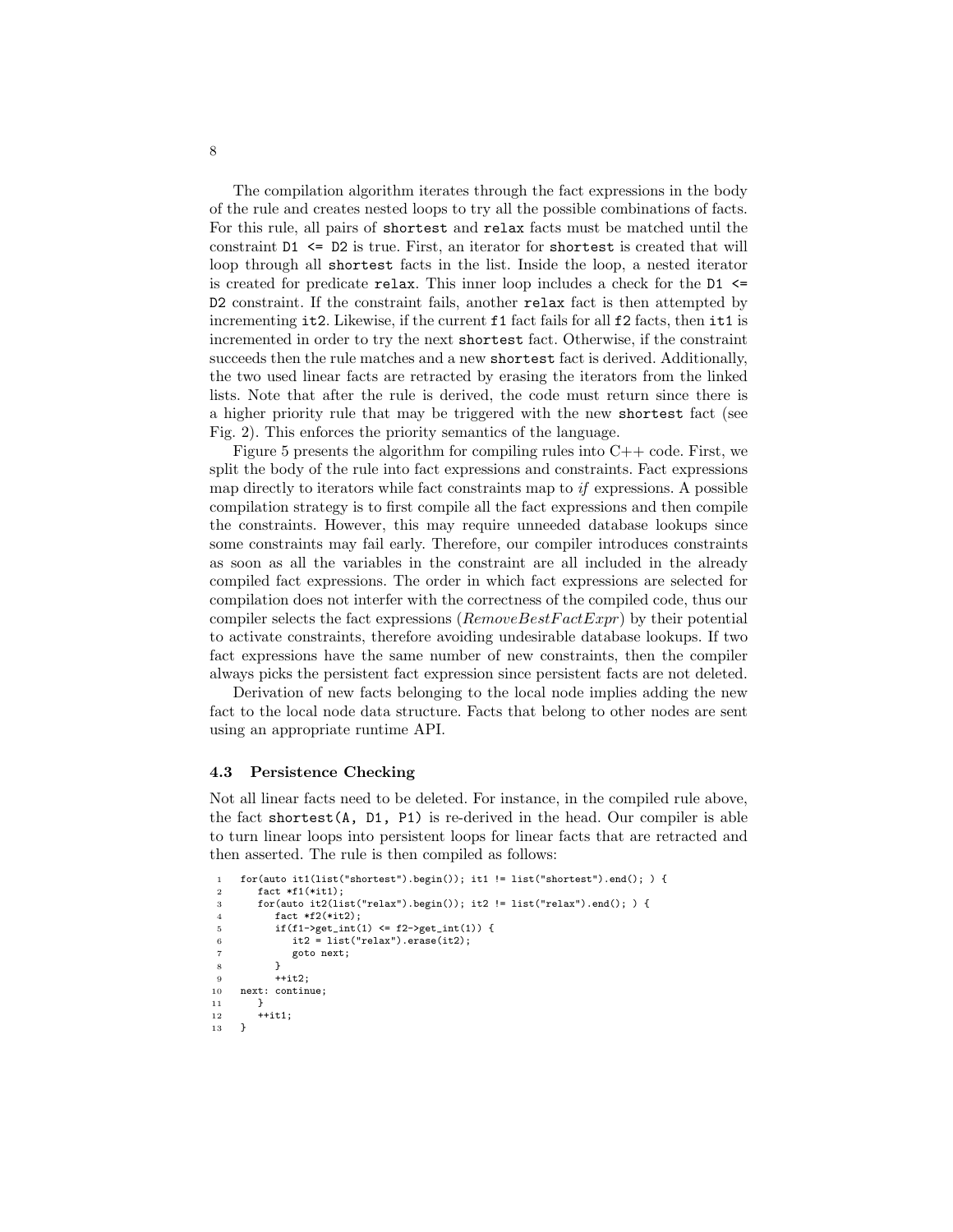```
Data: Rule R1, Rules
Result: Compiled Code
Fact Express \longleftarrow FactExpress FromRule(R1);Constraints \longleftarrow ConstraintsFromRule(R1);Code \longleftarrow CreateFunctionForRule();Iterators ← [];
Complied Facts = [];
while FactExpress not empty do
   Fact \longleftarrow RemoveBestFactExpr(FactExpress);Complied Facts.push(Fact);Iterator \longleftarrow Code-InsertIterator(Fact);Iterators.push(Iterator);
   /* Select constraints that are covered by CompiledFacts. */
   NextConstraints \longleftarrow RemoveConstraints(Constraints, Complied Facts);Code.InsertConstraints(NextConstraints);
end
Head Facts = HeadTemplatesFromRule(R1);while HeadFacts not empty do
   Fact \longleftarrow RemoveFact(Head Facts);Code. InsertDerivation(Fact);end
for Iterator ∈ Iterators do
   if IsLinear(Iterator) then
      Code.InsertRemove(Iterator);
    \mathbb{I}end
end
/* Enforce rule priorities. */
if FactorsDerivedUsedBefore(Head, Program, R1) then
  Code.InsertReturn();
else
\vert Code.InsertGoto(FirstLinear(Iterators));
end
return Code
```
Fig. 5: Compiling LM rules into C++ code.

In this new version of the code, only the relax facts are deleted, while the shortest facts remain untouched. In the SSSP program, each node has one shortest fact and this compiled code simply filters out the relax facts with the distances that are equal or greater than the current best distance. Note that now we have a *goto statement* (line 7) that is executed when the rule is fired. In this case, since no new shortest fact was derived, we avoid returning to enforce rule priorities and continue to try to fire the rule as many times as possible.

All the rule combinations are attempted in cases where a rule does not derive any facts or the facts derived do not appear before the rule, that is, the new facts are only used in lower priority rules. This is specified in the final if statement in Fig. 5. If the rule does not return, then we always jump to the first loop that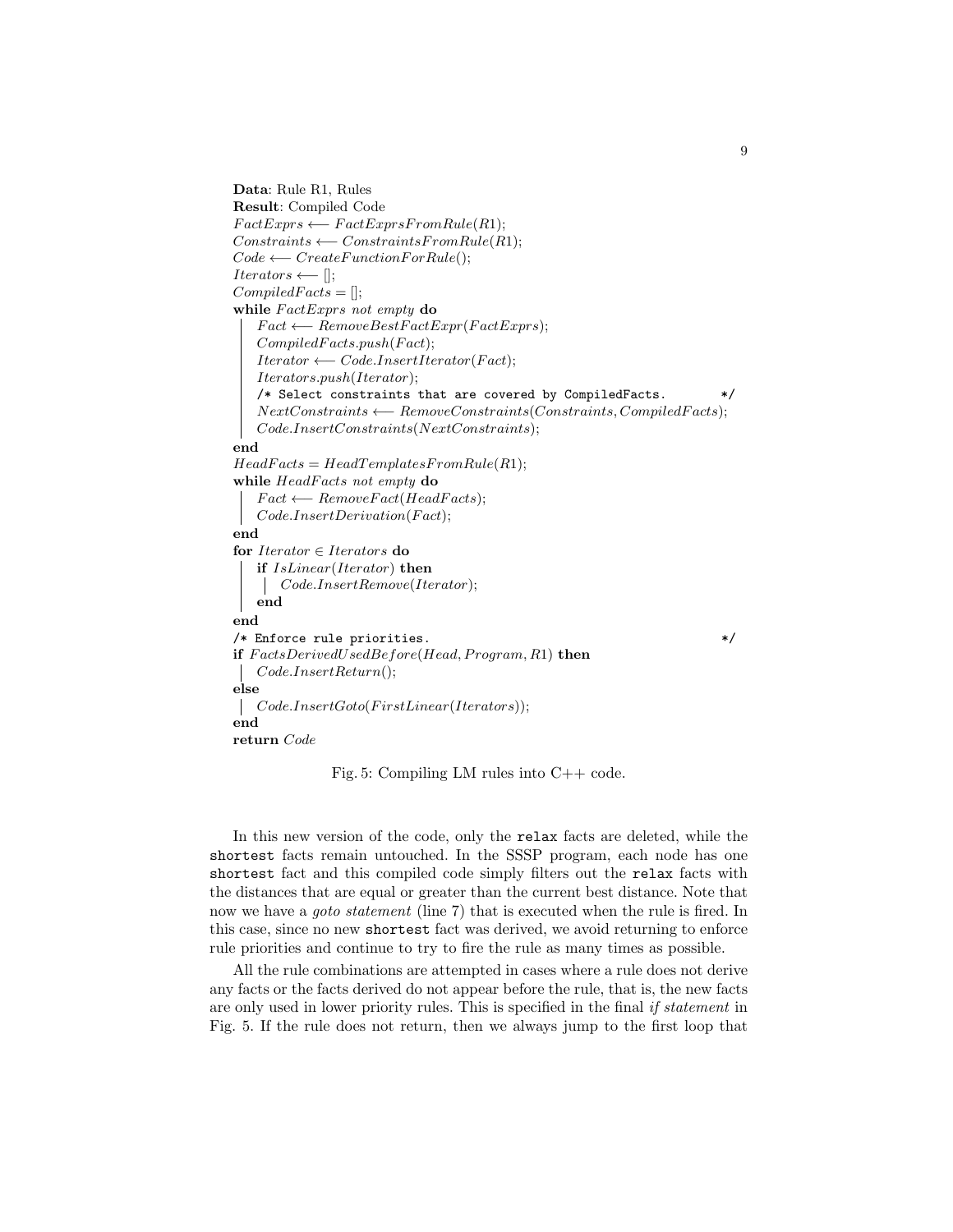uses linear facts. We must jump to the first linear loop because we cannot use the next fact from the deepest loop since we may have constraints between the first linear loop and the deepest loop that were previously validated using facts that were deleted in the meantime.

#### 4.4 Updating Facts

Many inference rules retract and then derive the same predicate but with different arguments. The compiler recognizes those cases and instead of retracting the fact from its linked list or hash table, it updates the fact in-place. As an example, consider the following rule:

```
new-neighbor-pagerank(A, B, New),
neighbor-pagerank(A, B, Old)
   -o neighbor-pagerank(A, B, New).
```
Assuming that neighbor-pagerank is stored in a hash table and indexed by the second argument, the code for the rule above is as follows:

```
1 for(auto it1(list("new-neighbor-pagerank").begin()); it1 !=
 2 list("new-neighbor-pagerank").end(); )<br>3 {
      \mathfrak{c}4 fact *f1(*it1);
 5 // hash table for neighbor-pagerank is indexed by the second argument therefore<br>6 // we search for the bucket using the second argument of new-neighbor-pagerank
         // we search for the bucket using the second argument of new-neighbor-pagerank
 7 hash_bucket bucket(hash_table("neighbor-pagerank").find(f1->get_node(1));
 8 for(auto it2(bucket.begin()); it2 != bucket.end(); ) {
 9 fact *f2(*it2);
10 if(f1-\text{Set\_node}(1)) = f2-\text{Set\_node}(1)) {<br>
f2-\text{Set }float(2, f1-\text{Set }float(2)) :
                11 f2->set_float(2, f1->get_float(2)); // update neighbor-pagerank
12 it1 = list("new-neighbor-rank").erase(it1);
13 goto next;<br>14 }
14 }
15 ++it2;16 }
17 ++it1;
18 next: continue;
19 }
```
Note that neighbor-pagerank is updated using set float. The rule also does not return since this is the highest priority rule. If there was a higher priority rule using neighbor-pagerank, then the code would have to return since an updated fact represents a new fact.

#### 4.5 Enforcing Linearity

We have already introduced the *goto* statement as a way to avoid reusing retracted linear facts. However, this is not enough in order to enforce linearity of facts. Consider the following inference rule:

```
add(A, N1), add(A, N2) -o add(A, N1 + N2).
```
Using the standard compilation algorithm, two nested loops are created, one for each add fact. However, notice that there is an implicit constraint when

10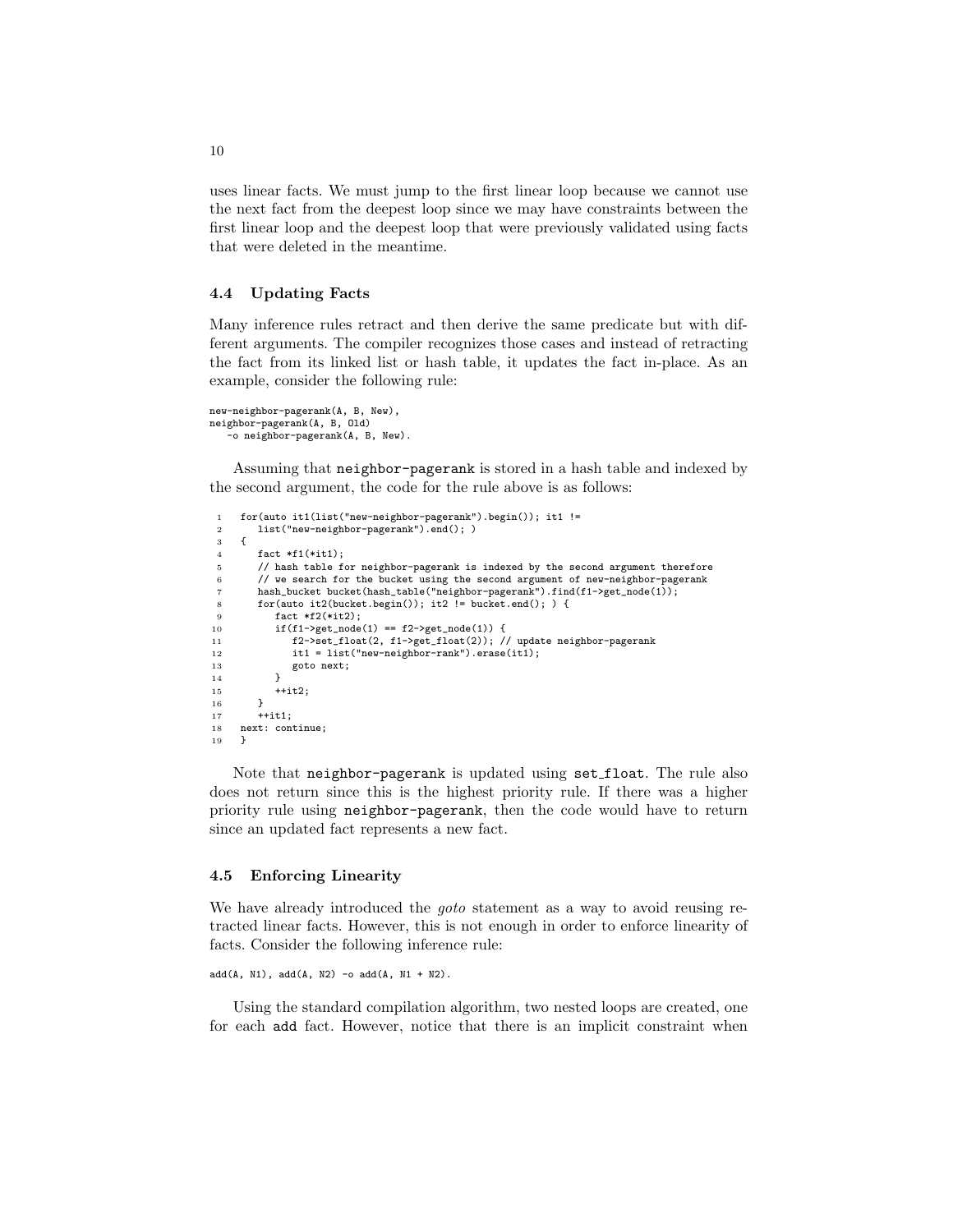creating the iterator for  $add(A, N2)$  since this fact cannot be the same as the first one. That would invalidate linearity since a single linear fact would be used to prove two linear facts. This is easily solved by adding a constraint for the inner loop that ensures that the two facts are different (line 5).

```
for(auto it1(list("add").begin()); it1 != list("add").end(); ) {
 2 fact *f1(*it1);
 3 for(auto it2(list("add").begin()); it2 != list("add").end(); ) {
 4 fact *f2(*it2);<br>5 if(f1 l= f2) {
           if(f1 | = f2)6 f1->set_int(1, f1->get_int(1) + f2->get_int(1));
              it2 = list("add") .erase(it2);8 goto next;
 9 }
10 +it2;<br>11 }
\begin{array}{c} 11 \\ 12 \end{array}12 ++it1;
     next: continue;<br>}
14 }
```
Figure 6 presents the steps for executing this rule when the database contains three facts. Initially, the two iterators point to the first and second facts and the former is updated while the latter is retracted. The second iterator then moves to the next fact and the first fact is updated again, now to the value 6, the expected result.



Fig. 6: Executing the add rule.

### 4.6 Comprehensions

Comprehensions were initially presented in the first rule of the SSSP program.

```
shortest(A, D1, P1), D1 > D2, relax(A, D2, P2)
   -o shortest(A, D2, P2), {B, W | !edge(A, B, W) | relax(B, D2 + W, P2 ++ [B])}.
```
The attentive reader will remember that comprehensions are sub-rules, therefore they should be compiled like normal rules. However, they do not need to return due to rule priorities since all the combinations of the comprehension must be derived. However, the rule itself must return if any of its comprehensions has derived a fact that is used by a higher priority rule. In the case of the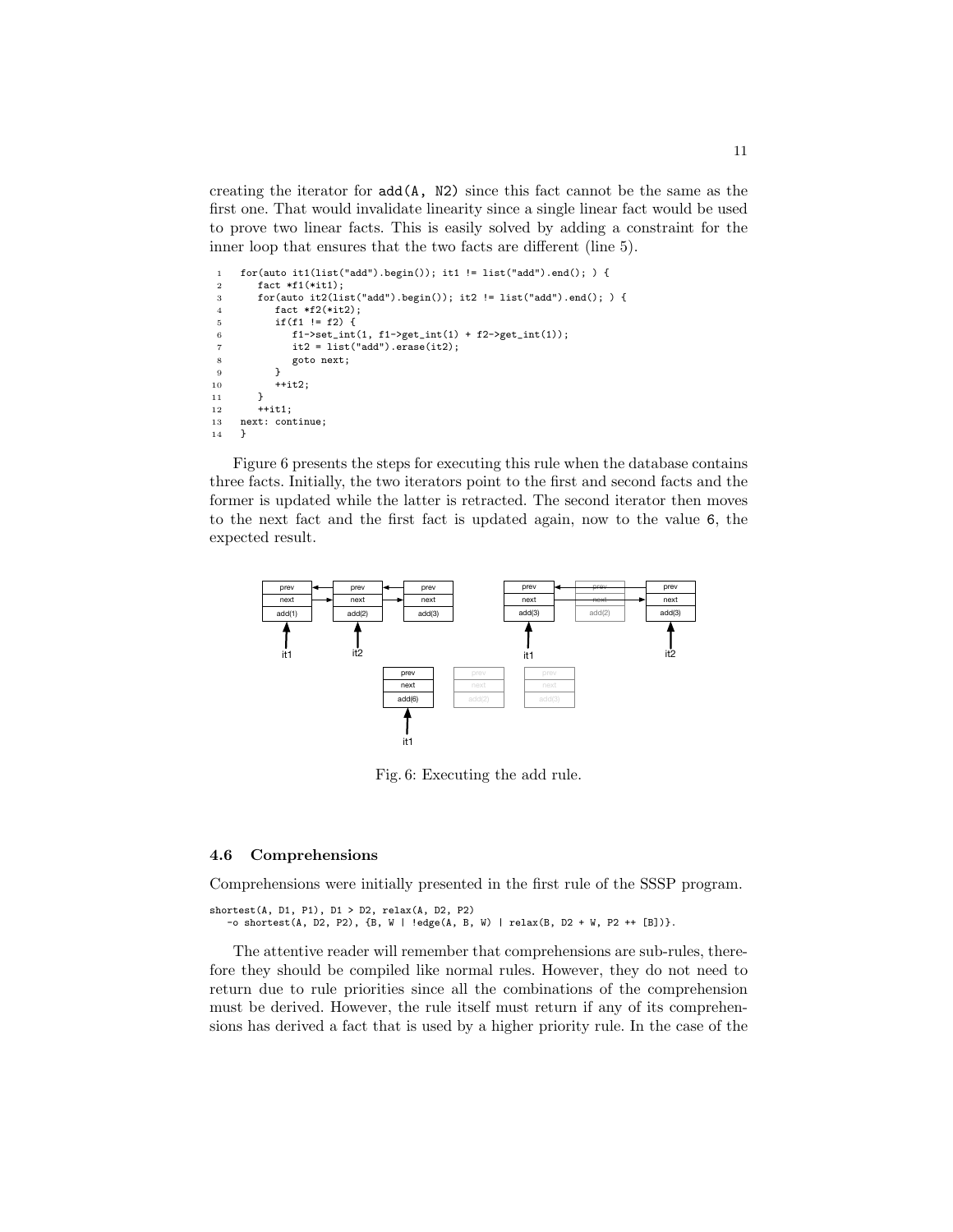above example, the rule does not need to return since it has the highest priority and the relax facts derived in the comprehension are all sent to other nodes. The code for the rule is shown below:

```
for(auto it1(list("shortest").begin()); it1 != list("shortest").end(); ) {
2 fact *f1(*it1);
3 for(auto it2(list("relax").begin()); it2 != list("relax").end(); ) {
 4 fact *f2(*it2);
 5 if(f1->get_int(1) > f2->get_int(1)) {
 6 // comprehension code
 7 for(auto it3(trie("edge").begin()); it3 != trie("edge").end(); ) {
 8 fact *f3(*it3);
9 fact *new_relax(new fact("relax"));
10 new_relax->set_int(1, f2->get_int(1) + f3->get_int(2));
11 new_relax->set_list(append(f2->get_list(2), list(f3->get_node(1))));
12 send_fact(new_relax, f3->get_node(1));
13 ++it3;
14 }
15 f1->set_int(1, f2->get_int(1));
16 f1->set_list(2, f2->get_list(2));
17 it2 = list("relax").erase(it2);
18 goto next;<br>19 }
19 }
20 ++it2;<br>21 }
21 }
22 ++it1;<br>23 next:connext: continue:
24 }
```
Special care must be taken when the comprehension's sub-rule uses the same predicates that are derived by the main rule. Rule inference must be atomic in the sense that after a rule matches, the comprehensions in the head of the rule can use the facts that were present before the body of the rule was matched. Consider a rule with n comprehensions or aggregates, where  $CB_i$  and  $CH_i$  are the body and head of the comprehension/aggregate, respectively, and  $H$  represents the fact templates found in the head of the rule. The formula used by the compiler to detect conflicts between predicates is the following:

$$
\bigcup_{i}^{n} [CB_i \cap H] \cup \bigcup_{i}^{n} [CB_i \cap \bigcup_{j}^{n} [CH_j]]
$$

If the result of the formula is not empty, then the compiler disables optimizations for the conflicting predicates and derives the corresponding facts into the fact buffer that are then added back into the database. Fortunately, most rules in LM programs do not show conflicts and thus can be fully optimized.

#### 4.7 Aggregates

Aggregates are similar to comprehensions. They are also sub-rules but a value is accumulated for each combination of the sub-rule. After all the combinations are inferred, a final head term is derived with the accumulated term. Consider again the following PageRank rule:

```
update(A), pagerank(A, OldRank)
      -o [sum => V | B | neighbor-pagerank(A, B, V) | neighbor-pagerank(A, B, V) |
           pagerank(A, damp/P + (1.0 - damp) * V)].
```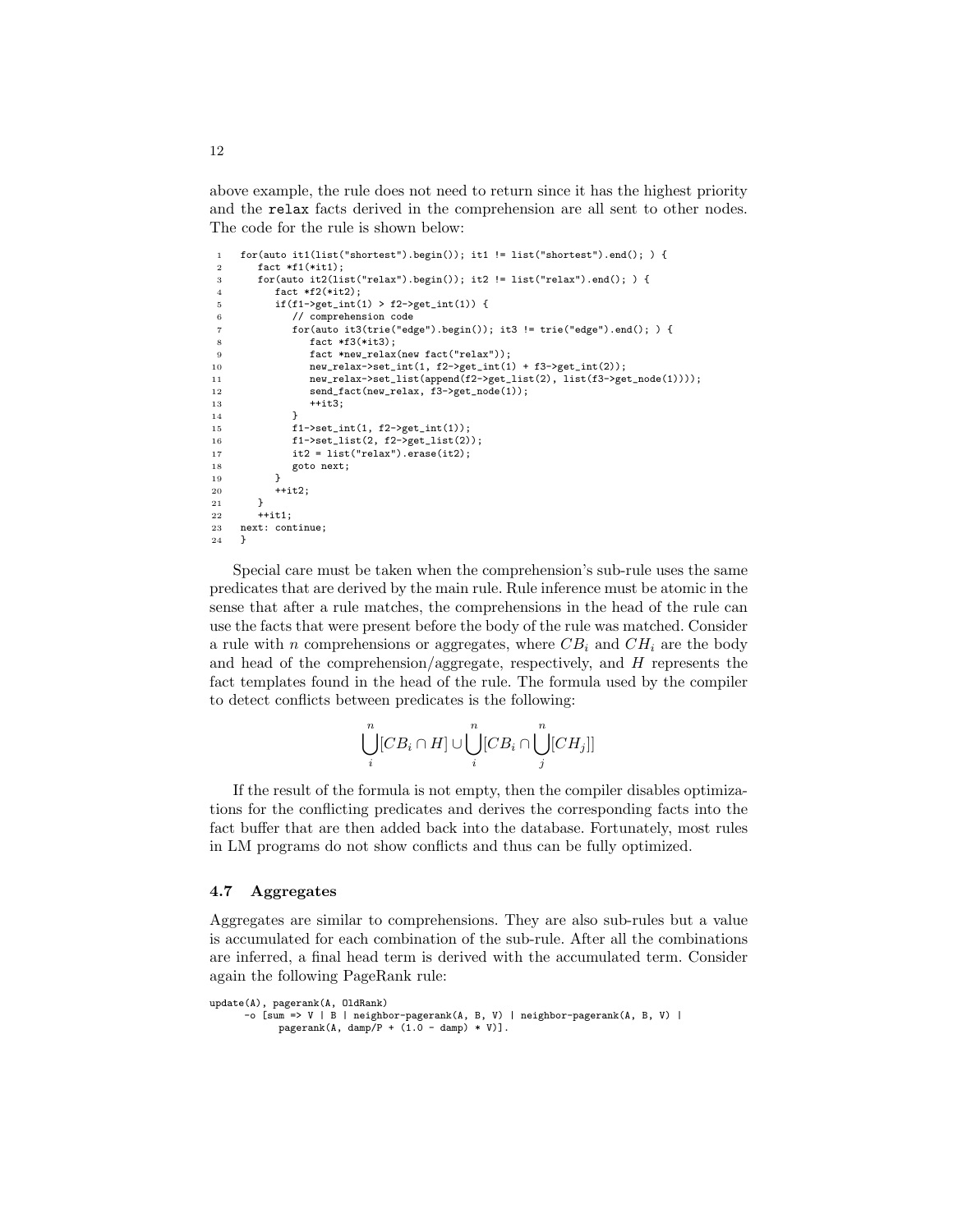The variable V is initialized to 0.0 and sums all the PageRank values of the neighbors as seen in the code below. The aggregate value is then used to update the second argument of the initial pagerank fact.

```
1 for(auto it1(list("pagerank").begin()); it1 != list("pagerank").end(); ) {
2 fact *f1(*it1):3 for(auto it2(list("update").begin()); it2 != list("update").end(); ) {
4 fact *f2(*it2);
5 double acc(0.0); // aggregate accumulator.
6 for(auto it3(list("neighbor-pagerank").begin()); it3 !=
7 list("neighbor-pagerank").end(); ) {
8 fact *f3(*it3);
9 acc += f3->get_float(2);
10 ++it3; // the sub-rule has no head since neighbor-pagerank is re-derived
11 }
12 // head of the aggregate<br>13 f1->set float(1 damn / 1
          f1-\text{Set\_float}(1, \text{ damp } / P + (1.0 - \text{ damp}) * V);14 goto next;<br>15 }
15 }
16 ++it1;
17 next: continue;<br>18 }
18 }
```
## 5 Related Work

LM shares many similarities [1] with Constraint Handling Rules (CHR) [5]. CHR is a concurrent committed-choice constraint language used to write constraint solvers. A CHR program is a set of rules and a set of constraints. The constraint store can be seen as a database of facts and rules manipulate the constraint store. Many basic optimizations used in the LM compiler such as join optimizations and the use of different data structures for indexing facts were inspired in work done on CHR [7]. Wuille et al. [9] have described a CHR to C compiler that follows some of the ideas presented here and De Koninck et al. [4] showed how to compile CHR programs with dynamic priorities into Prolog. Our work distinguishes itself from these two works by supporting a novel combination of comprehensions, aggregates and rule priorities. Compilation of LM programs is also novel due to the implicit parallelism of rules, allowing for programs to be parallelized [2].

## 6 Experimental Results

This section presents experimental results for our compilation strategy. We compare the execution speed of our new compiled code against hand-written implementations in C of the same programs. We also compare the results against interpreted execution in order to help us understand the limitations of the compilation scheme when removing the interpretation overhead.

For our experimental setup, we used a computer with a 24 (4x6) Core AMD Opteron(tm) Processor 8425 HE @ 800 MHz with 64 GBytes of RAM memory running the Linux kernel  $3.15.10-201.fc20.x86.64$ . The C++ compiler used is GCC 4.8.3  $(g++)$  with the flags:  $-03$   $-std=c+0x$   $-march=x86-64$ . We run all experiments 3 times and averaged the execution time.

We have implemented 5 different LM programs and their corresponding C versions. The programs are the following: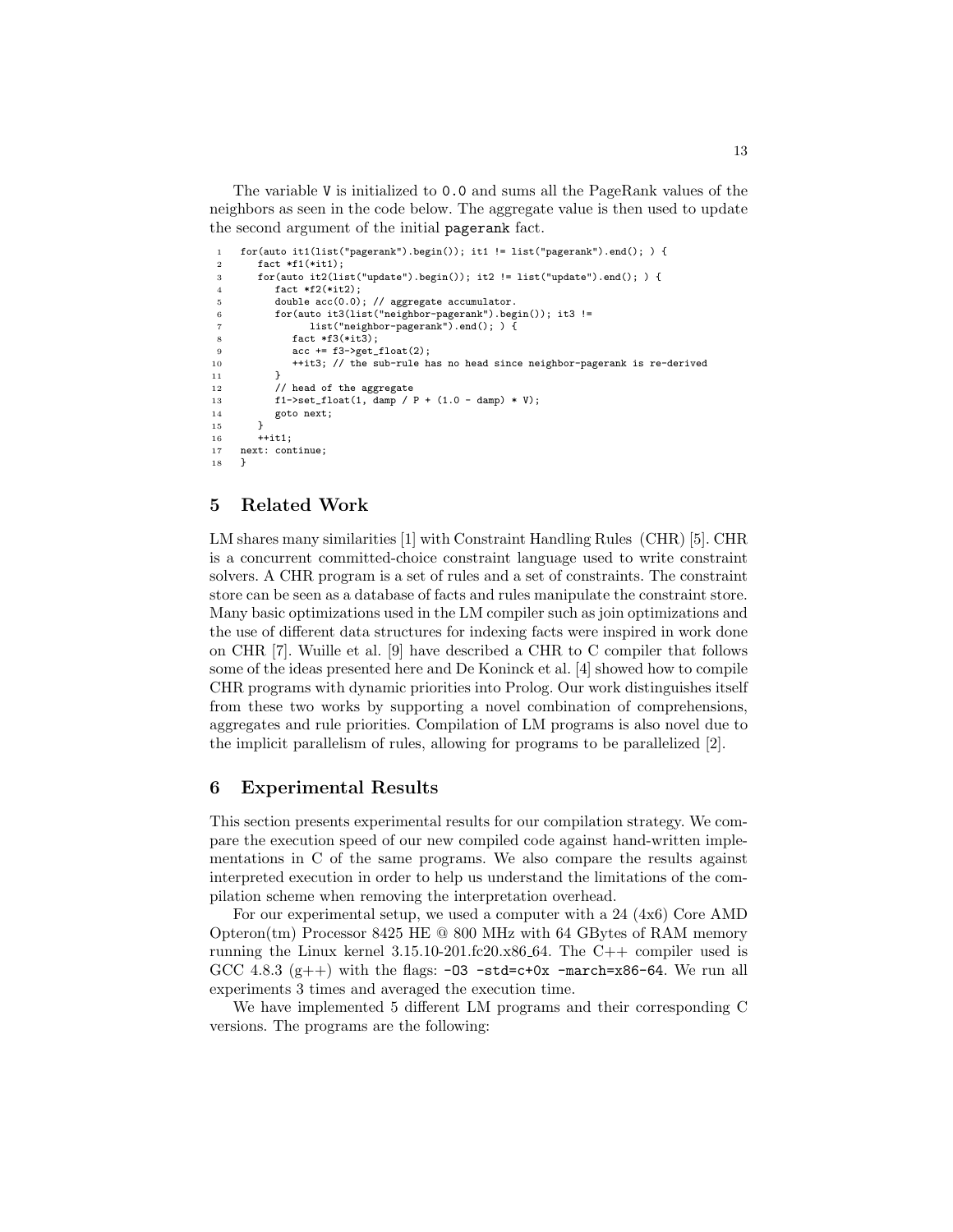- Shortest Path (SP): a slightly modified version of the program presented in Fig. 2, where the shortest distance is computed from all nodes to all nodes.
- N-Queens: the classic puzzle for placing queens on a chess board so that no two queens threaten each other.
- Belief Propagation: a machine learning algorithm to denoise images.
- Heat Transfer: an asynchronous program that performs transfer of heat between nodes.
- MiniMax: the AI algorithm for selecting the best player move in a Tic-Tac-Toe game. The initial board was augmented in order to provide a longer running benchmark.

Table 1 presents experimental results comparing the compiled and interpreted code versions against the C program versions. Comparisons to other systems are shown under the Other column. Note that for some programs, we present different program sizes shown in ascending order.

| Program            | <b>Size</b>    |     |     | C Time (s) Compiled Interpreted | Other           |
|--------------------|----------------|-----|-----|---------------------------------|-----------------|
| Shortest Path      | US Airports    | 0.1 | 3.9 | 13.9                            | $13.3$ (python) |
|                    | <b>OCLinks</b> | 0.4 | 5.6 | 14.2                            | $11.2$ (python) |
|                    | Powergrid      | 0.9 | 3.5 | 11.3                            | $10.6$ (python) |
| N-Queens           | 11             | 0.2 | 1.4 | 3.9                             | $20.8$ (python) |
|                    | 12             | 1.3 | 3.2 | 5.3                             | $24.1$ (python) |
|                    | 13             | 7.8 | 3.8 | 6.6                             | $26.0$ (python) |
|                    | 14             | 49  | 4.5 | 8.9                             | $28.0$ (python) |
| Belief Propagation | 50             | 2.8 | 1.3 | 1.4                             | $1.1$ (GL)      |
|                    | 200            | 51  | 1.3 | 1.4                             | $1.1$ (GL)      |
|                    | 300            | 141 | 1.3 | 1.4                             | $1.1$ (GL)      |
|                    | 400            | 180 | 1.3 | 1.4                             | $1.1$ (GL)      |
| Heat Transfer      | 80             | 7.3 | 4.6 | 9.9                             |                 |
|                    | 120            | 32  | 5.3 | 10.5                            |                 |
| MiniMax            |                | 7.3 | 3.2 | 7.1                             | $9.3$ (python)  |

Table 1: Experimental results comparing different programs against handwritten versions in C. For the C versions, we show the execution time in seconds (column C Time (s)). For the other approaches, we show the overhead ratio compared with the corresponding C version. The overhead numbers (lower is better) are computed by dividing the execution time of the approach on that column by the execution time of the similar hand-written version in C.

The Shortest Path program shows good improvements from the interpreted version, since the run time is reduced between 61% and 72%. The good performance results come from the fact that the program performs repeated comparisons between integer numbers, which tend to be slower in interpreted code, and from the fact that the program has only two rules where the shortest distance fact is updated or kept. The distance facts are also indexed by the source node,

14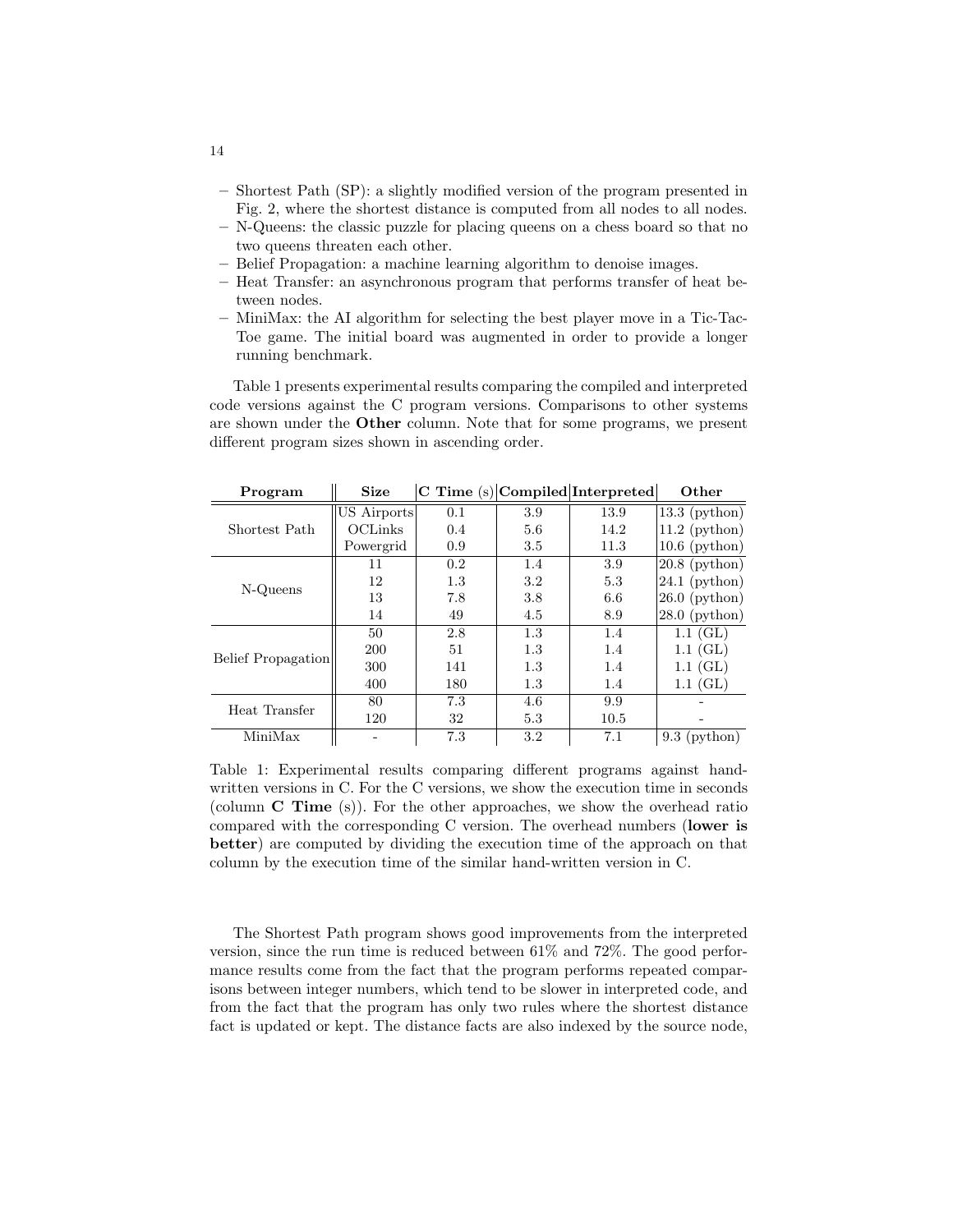which helps the code filter through the candidate distances faster. This is helpful since the program computes the shortest distance between pairs of nodes.

N-Queens presents some scalability issues for our compilation scheme due to the exponential increase of facts as the problem size increases. The same behavior can be observed for the Python programs. Regarding the comparison with the interpreted version, the compiled version reduces the interpreted run time by almost 50% which indicates that there are more database operations in N-Queens than in Shortest Path.

The Belief Propagation program is made of many expensive floating point calculations. The interpreted version used external functions written in C to implement those operations because otherwise it would be too slow. Therefore, and since the rules tend to manipulate a small number of facts, the interpreted and compiled versions perform about the same. This program has also the best results which proves that the program spends a huge amount of time performing floating point calculations. For comparison purposes, we used GraphLab [8] (GC in the table), an efficient machine learning framework for writing parallel graphbased machine learning algorithms in C++. GraphLab's version of the algorithm is slightly slower than the C version.

The Heat Transfer program also performs floating point operations but in a much smaller scale than Belief Propagation. This is noticiable from the results since the slowdown is much larger than Belief Propagation. The program also needs to compute many sum aggregates, which makes the interpreted version incur in some overhead due to the integer operations.

While all the other programs perform computations on a pre-defined set of nodes, the MiniMax program creates the nodes of the graph dynamically. Creating new nodes requires creating new databases which tends to take a considerable fraction of the run time. However, we have seen a good reduction in run time when compared to the interpreted version, which we think is the result of low-level optimizations that were applied in the compiled version.

It should be noted that in these programs there is a parallelization overhead since LM's supporting runtime is designed to explore parallelism implicitly. For instance, we measured a 20% overhead for N-Queens, a program that needs to reference count many lists during run time. Fortunately, if the programmer takes advantage of the parallel facilities of LM, she will be able to run most of these programs faster than C by using between 2 and 4 threads.

### 7 Conclusions

In this paper, we have presented a compilation strategy for linear logic programs with comprehensions, aggregates and rule priorities. Rule priorities allow the programmer to assign priorities to rules so that higher priority rules are applied before lower priority rules, while comprehensions and aggregates allow a more expressive way for the programmer to iterate through the database to derive new facts or aggregate data. To the best of our knowledge, our compilation strategy is the first to consider programs with these three important features and the